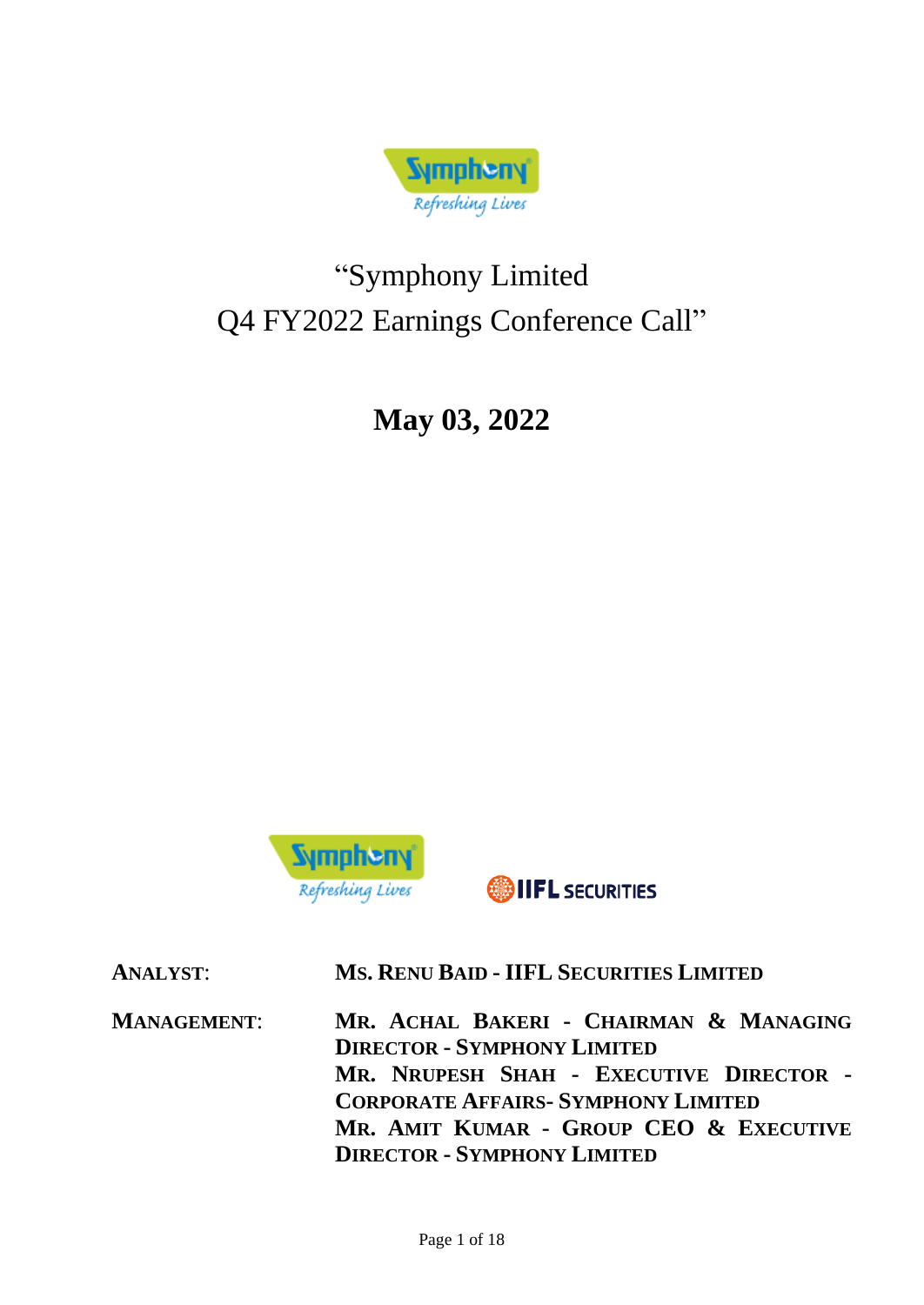

- **Moderator**: Ladies and gentlemen good day and welcome to the Q4 FY2022 earnings conference call of Symphony Limited hosted by IIFL Securities Limited. At this moment all participants are in the listen only mode, later we will conduct question and answer session at that time you may click on the raise hand icon to ask a live question. Please note that this conference is being recorded. I now hand the conference over to Ms. Renu Baid from IIFL Securities. Thank you and over to you Madam!
- **Renu Baid**: Thank you. A very warm welcome to all the participants for Symphony's Q4 FY22 Earnings Conference Call. Today we have with us from the management - Mr. Achal Bakeri, Chairman & Managing Director; Mr. Nrupesh Shah, Executive Director - Corporate Affairs; and Mr. Amit Kumar, Group CEO & Executive Director, to discuss the results and thereafter share the growth outlook of the Company. With these words, I would now like to hand over the call to Mr. Achal Bakeri for his opening remarks, where he first starts with the presentation, followed by Q&A. Thank you and over to you Sir.
- **Achal Bakeri**: Thank you Renu. Good afternoon everybody and welcome to this call. Since we have a fairly exhaustive presentation to follow, I will keep my remarks brief. I think at the end of this presentation, the key takeaway that I would like you to go with is that our Symphony's international business or Rest of the World business has really sort of proven to a clean rates for Symphony this year and in the year we ended in 2021-2022 , the contribution of revenue from the Rest of the World on Consolidated basis has been 51% for the year, it is 56% for the quarter, but more importantly the contribution in PBIT has been 39% for the year, it is 64% for the quarter, and these are primarily driven by our two subsidiaries, one in Mexico and the other in US & Australia. This comprises of the sales of the subsidiary, the sales of Symphony India to those subsidiaries, and the sales of Symphony India to other markets, other customers in other geographies, so this is the entire international piece, all the revenues that Symphony generates outside India together. So, the point is that all along there have been apprehensions about the international subsidiaries' financial performance, not in terms of revenue but at least in terms of their margins, so I believe those apprehensions would leave and be sort of allied. So, the key takeaway that I would like you all to get is that, so of course the India businesses bounced back because of the COVID being behind us, the summer has been good, March itself is also very good. So, the India businesses bounced back and then there are a host of other things which we will talk about, but I just wanted you to sort of get this big message about the international business and turnaround. Thank you. I will request Nrupesh Bhai now to take us through the presentation.
- **Nrupesh Shah**: Hello good afternoon and warm welcome. I am presenting the earnings presentation for FY2022. Of course, customary safe harbor statement applies. To take you through these about eight different sections in the presentation. So starting with the performance highlights and summary for 2021-2022. First and foremost, Consolidated gross profit margin percentage for 2021-2022 stands at 45% versus EBITDA margin percentage of 19% and despite input cost pressure,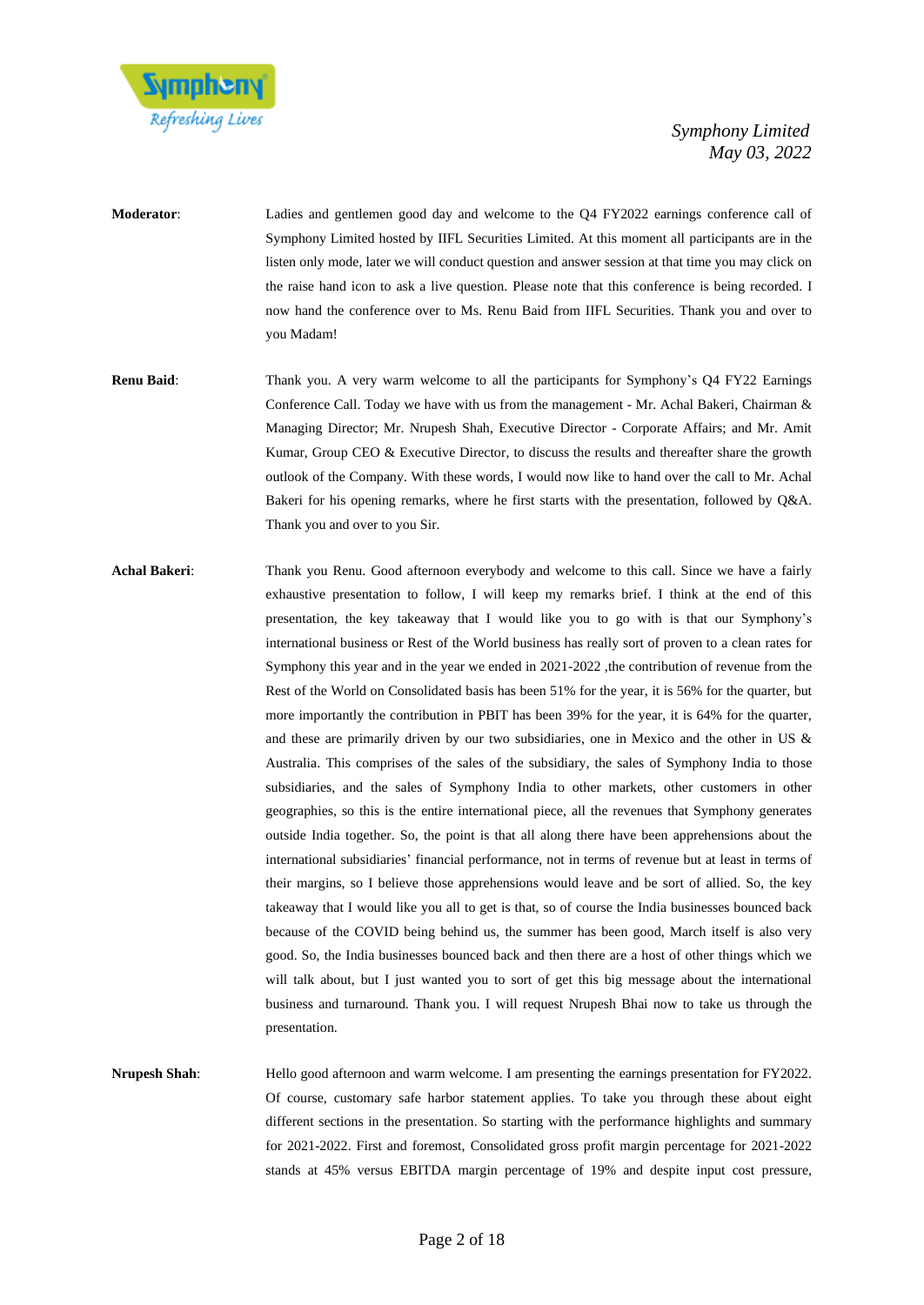

additional cost pressure GP margin remained at the same level which was in 2020-2021. Secondly, I wish to clearly highlight that gross profit margin and EBITDA margin are most relevant now in this structure to look at Consolidated level and not at sub company level or sub segment level, the reason being large chunk of sales from Symphony is happening to US through Climate Technologies and there, margin sharing is taking place between Symphony India and Climate Technologies, but if we combine margins being retained by Symphony India on account of transfer pricing and Climate Technologies, that profitability is quite robust. Consolidated PBIT stands at ₹ 177 Crores i.e. YoY growth of 25% and Rest of the World i.e. international businesses contributed about ₹ 70 Crores versus ₹ 11 Crores last year and this Rest of the World or international business as Achal Bhai outlined consists of exports from India and our overseas subsidiaries business. So, this translates into 39% of the Consolidated PBIT from international business. In FY2022, USA sales was ₹ 133 Crores i.e. up from ₹ 90 Crores in FY2021 and up from ₹ 48 Crores in FY2020 and still we have excellent visibility of decent growth in the US business in the current year and the USA business is happening at extremely profitable level. The total dividend payout for the current year including final dividend which has been announced today amounts to ₹ 63 Crores translating into dividend payout of 52%.

Complete normalization of the trade inventory in India. So as all of you know that last two years were badly impacted by the COVID, but because of good summer and COVID free summer, there has been complete normalization of the trade inventory. There has been excellent consumer sales across the country, across the models and in fact as of now, some of the models are in outof-stock position. April 2022 sales at the domestic level is higher than historical highest ever April sales and this is on top of inventory which was lying at trade level which means that the trade successfully sold their inventory and on top of it we have registered the highest ever April 2022 sales. There has been good traction in LFS and e-commerce channels, and LSV also at large, which was earlier centralized industrial air cooling, is also attaining good traction. So whatever initiatives were taken including local outsourcing, launching of Movicool and few other new models, they are also getting very good response.

Now coming to specific financials. FY2022 Consolidated financials. At a gross revenue level FY2022, gross revenue stands at ₹ 1079 Crores. Finally, we are back to ₹ 1,000 Crores plus, up by 16% YoY. EBITDA is  $\bar{\xi}$  201 Crores and PAT is  $\bar{\xi}$  121 Crores, up by 13%. As shared earlier and as we shared this specific data in this slide, there is a robust profitability of international business. So out of ₹ 1039 Crores of revenue, ₹ 527 Crores i.e. 51% of the topline has been generated from international business, while ₹ 512 Crores, up from ₹ 431 Crores year before, i.e. 49%, is from domestic business. Coming to PBIT, total PBIT is  $\bar{\xi}$  177 Crores out of which  $\bar{\xi}$  70 Crores is from international business, which is 39% versus just 7% year before. While  $\bar{\tau}$  107 Crores i.e. 61% of total PBIT has been generated from domestic business. Coming to gross profit margin percentage, as shared earlier, stands at 45% in line with previous year. EBITDA margin is 1% higher at 19% versus the 18% and PAT margin is 11% slightly lower mainly on account of deeper taxation**,** which is more like a notional accounting. Coming to ROCE percentage, i.e. PBIT percentage on capital employed, in our core business of air cooler and other appliances is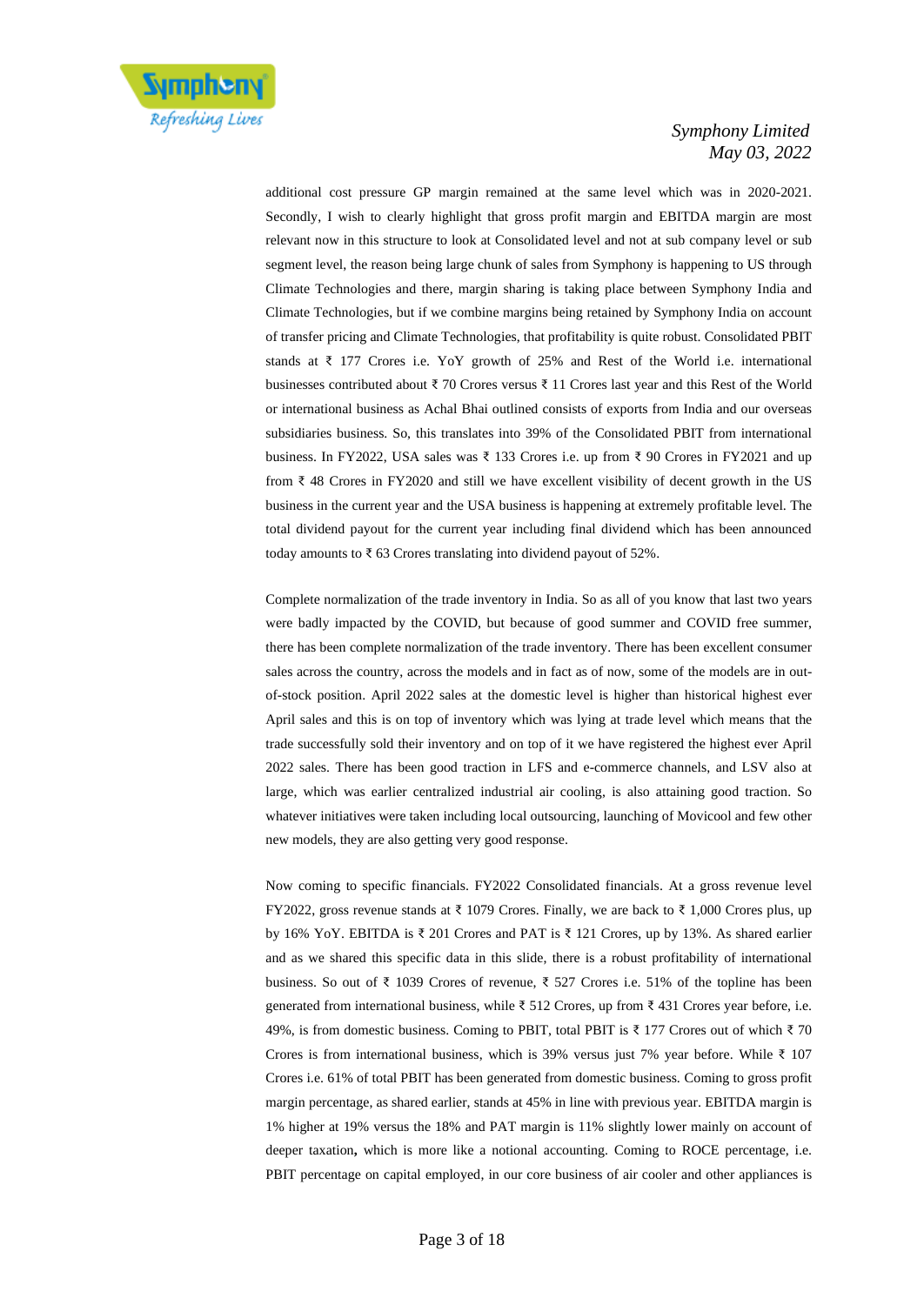

42% versus 41%. While treasury is about ₹ 564 Crores excluding equity investments and loans & advances in subsidiaries.

Now FY2022 Symphony India standalone. So gross revenue is ₹ 679 Crores, up from ₹ 124 Crores but big chunk is on account of business in USA i.e. exports from Symphony India via Climate Technologies to USA and EBITDA stands at  $\bar{\tau}$  153 Crores but EBITDA is in line with previous year despite topline has increased. Number one as explained earlier, the business in USA generates profitability in Symphony India as well as Climate Technologies and Symphony India has retained profit as per transfer pricing and rest of the profit - good chunk is at Climate Technologies level, so that impacted this ratio. Secondly, we had to also take about  $\bar{\tau}$  5.5 Crores of provisioning in last quarter on account of schemes granted which is more about a notional provisioning and due to accounting standard, and that will be written back in the subsequent quarter most of it. So EBITDA margin percentage stands at 23% versus 29% and PAT margin 16% versus 21%. So the reason of lower EBITDA margin, which is impacted by 6%, apart from two reasons that we mentioned is also on account of very high amount of advertisement and sales promotion expenses mainly incurred in April 2021 when suddenly second wave of COVID started, and also we had good visibility in March quarter that is March 2022 quarter, and in anticipation of these results, we have spent high amount, certain higher amount of overhead as we have also did some verticals plus normalcy in the overhead and also leading to impact on PAT margin on standalone. On our standalone basis, PBIT that is ROCE on air cooling and other appliances stands at 132% while standalone treasury is ₹ 511 Crores.

Coming to FY2022 subsidiaries performance, so left-hand side is Climate Technologies and Bonaire. For the year, it registered a topline of  $\bar{\tau}$  371 Crores, up from  $\bar{\tau}$  338 Crores despite challenges of COVID, but this is mainly on account of decent growth in US business and in fact Australia local business was to an extent impacted on account of COVID because Melbourne and many parts of Australia had major and extended lockdowns. Importantly, Climate Technologies at standalone level registered EBITDA of ₹ 38 Crores, up from 15 Crores and many of you may recollect that we had acquired this company about four years before at a multiple of 7.33. With this EBITDA and actually the EBITDA what has been generated in Symphony India now clearly, Climate Technologies is value accretive. Coming to IMPCO Mexico. It has registered robust topline growth from around ₹ 75 Crores to ₹ 103 Crores and EBITDA of ₹ 13 Crores, while PAT of about ₹ 8 Crores and GSK China, topline of ₹ 38 Crores**,** which has been badly impacted. It is increasing the rate at EBITDA level, which is negative ₹ 2 Crores, versus negative ₹ 3 Crores a year before and cash loss excluding interest paid to Symphony India on the loan is about ₹ 6 Crores and below that the financial ratios for CT, IMPCO and GSK, which are by and large in line with previous year but EBITDA margin in Climate Technologies now stands at 10% up from 4% and cash profit margins ends at 6% up from 4% and we clearly are convinced that Climate Technologies has a great potential in terms of the growth and performance.

So coming to March 2022 i.e. Q4 Consolidated. Gross revenue is ₹ 400 Crores, up from ₹ 345 Crores. EBITDA is ₹ 98 Crores. In absolute value, the gross revenue as well as EBITDA is the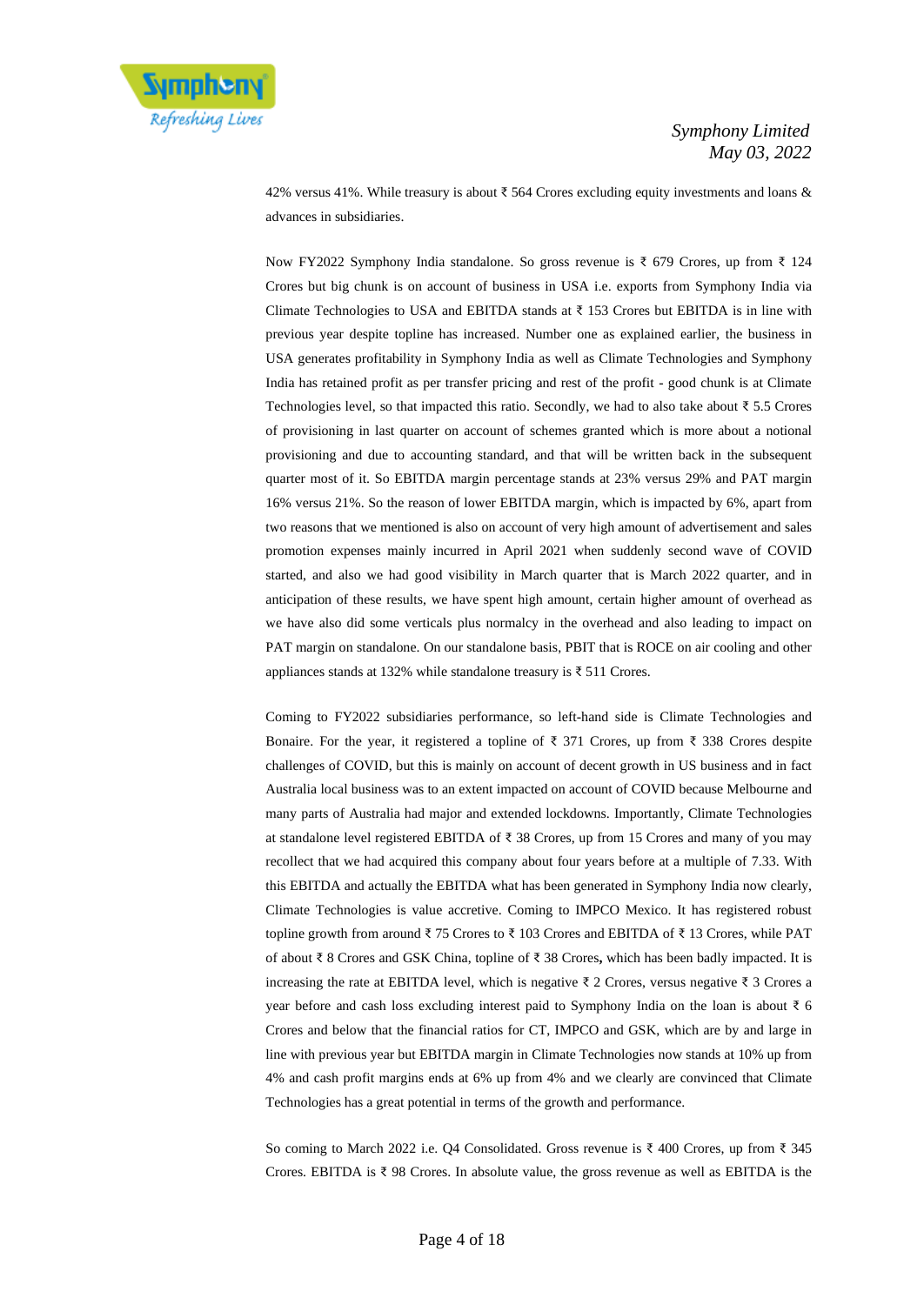

highest ever and profit after tax ₹ 64 Crores is also the highest ever. So as I shared earlier, partly the profitability as well as EBITDA and PAT margin because of that accounting entry and sharing of the profit which is CT and Symphony, and too that extent, they are impacted, but it should be seen at the Consolidated levels. So again much of international business is skewed towards March quarter and hence in March, the international business contributed almost 56% of the topline amounting to  $\bar{\xi}$  214 Crores out of consolidated topline of  $\bar{\xi}$  384 Crores. While Symphony India's topline is ₹ 170 Crores down from ₹ 174 Crores, so this ₹ 170 Crores is Symphony domestic sales and that contributed 44% of the topline at Consolidated level. While PBIT of  $\bar{\tau}$  59 Crores, out of  $\bar{\tau}$  92 Crores, was generated from international business, the domestic business generated ₹ 33 Crores i.e. still 36% of the Consolidated PBIT in March 2022.

Coming to profitability ratio. Gross profit margin percentage stands at 46%. EBITDA margin at 24% and PAT margin at 16%. Symphony Standalone, so gross revenue is ₹ 263 Crores up from ₹ 220 Crores as explained earlier on account of exports to USA. EBITDA at  $\bar{\tau}$  60 Crores and profit after tax at ₹ 43 Crores and at standalone level, gross profit margin stands at 42% versus 48% year before. The difference and the reasons were explained earlier. EBITDA margin at 23% versus 31% and PAT margin stands at 16%.

Now coming to outlook and the visibility what we have. We are certainly quite upbeat on domestic as well as overseas business not only in terms of the topline but also the profitability. We believe that despite massive increase in input cost and logistic cost, at current level of input cost, our standalone GP margin percentage in June quarter should be around historical level. Having said that we are certainly keeping a very close watch and quite agile to fluctuating input cost, logistics cost as well as supply chain. Because of our operational subsidiaries and ground presence internationally, we have passed supply chain challenges as well as logistic challenges and they have really helped us. So, in some of the models which we were manufacturing in India for Australia, we have started manufacturing those models in Australia because logistic costs from India to Australia was much higher vis-à-vis material cost. Same about IMPCO Mexico and IMPCO Mexico is now also catering to Latin America and to that respect, in fact we are also quite competitive vis-à-vis many Chinese players. Increasing traction for LSV is driven by new products, much better cost structure and above the line advertising spends. So about new product launches, Surround and Duet. Duet, apart from India, has received overwhelming response even in US. These are exclusive D2C products, in all six products. So our D2C store offered different models to minimize conflict between GT and other channels, and very shortly, we are launching exclusive D2C products, one Disney range that is Frozen and Cinderella and Marvel range which is Ironman and Spiderman. Under LSV, VENTI-COOL. In our overseas subsidiaries, Roof Mounted Air Coolers and MovilXL were launched.

Advancing ESG agenda. As our product itself is environment friendly, our offices are also environment friendly and we are quite stringent in all the core dealings in respect of the planet, the business and the people. There is unparalleled commitment to the respect of energy conservation, energy efficient products as well as improving carbon credits. So also embracing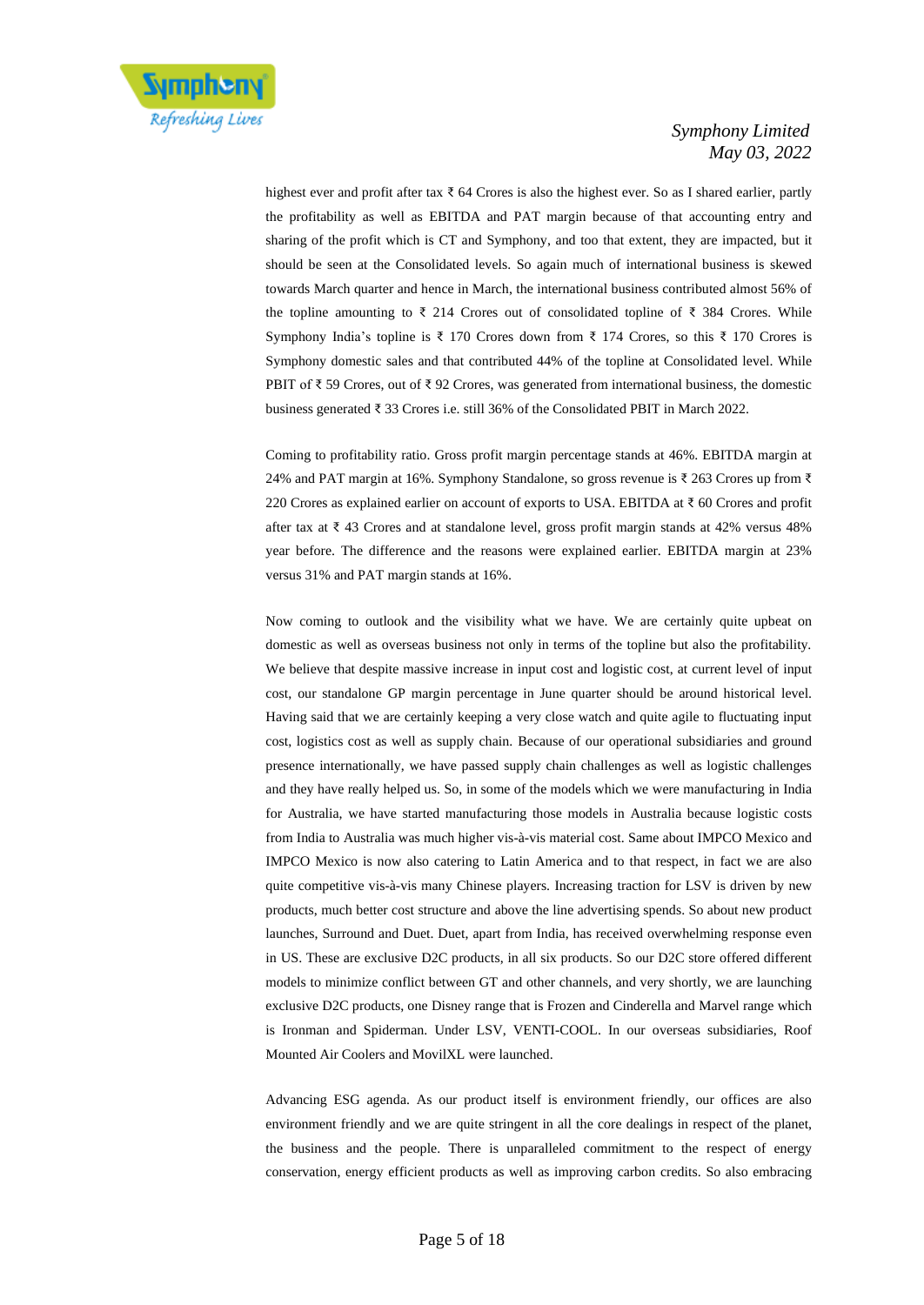

socioeconomics within Symphony by CSR for some of the important activity also we believe people are the biggest asset, the company's sustained improvements being attributed to the overall culture, ambience, ethics, dedication, energy and agility of the people. Work environment and HR processes are such so as to help continuous creativity and teamwork.

Coming to Corporate Government philosophy. even before Governance became a buzz word, Governance has been in DNA and blood of Symphony and very clearly, Corporate has a duty to adhere much beyond compliance, so whether it is ethics, integrity, hygiene of financials. Apart from that, despite company law permits, audit committee as well as nomination and remuneration committee consist of 100% independent directors. We do have Board approved various major policies, also uploaded on the Company's website, and across the functions, we do have operational manual self-control check list with the supervisory system of control.

So, this is advertising campaign for summer 2022. So these are some types. Left hand side conveys cooling at the cost of one cup of tea, second one at the cost of Khaman which is famous food item in Ahmedabad and Gujarat and so on and so forth and these have relatively received good traction. TV commercial in household category. These are not television commercials. These are going to be news in social media by our dealers, so may be getting each of dealers as it says his name and then he will sort of circulate it in social network. So we do have a D2C brand store and it has been completely uplifted in all respect. And shareholder profile. Thank you. So, we are open for question and answer.

**Moderator**: Thank you very much, Sir. We will now begin the question-and-answer session. The first question is from the line of Nitin Arora from Axis Mutual Fund. Please go ahead.

- **Nitin Arora:** Hi! Sir, good evening thank you for the opportunity. My first question is that when we look at the domestic part of the business given what kind of a temperature country is seeing right now, can you throw some light with respect to two things. One is obviously you said April is highest ever sales, so generally in your view what kind of a growth you are seeing for the industry for the cooler market as such and how is the inventory positioning now in the system that is my first question?
- **Amit Kumar:** Nitin thanks asking questions. As you noted rightly. The April sales has been the highest ever that we see both in terms of our own history as well as the overall air-cooling industry and why only air cooling, it is an air conditioning business**.** We are seeing all kind of cooling products. It has been a very good quarter, but what is very exciting for us, the summer this year has been early, in March especially in the south and central part of the country. There have not been much of intermittent showers and in many parts of the country, we are hearing temperatures getting records for decades, more than century kind of, but even if you look at let's say 2019 summer period which was also one of the seasons when the overall air cooling product sales was pretty high. Our sentiment as of now is the season is going to be substantially better than 2019. I would like to highlight that in terms of how companies like Symphony that we need to take into account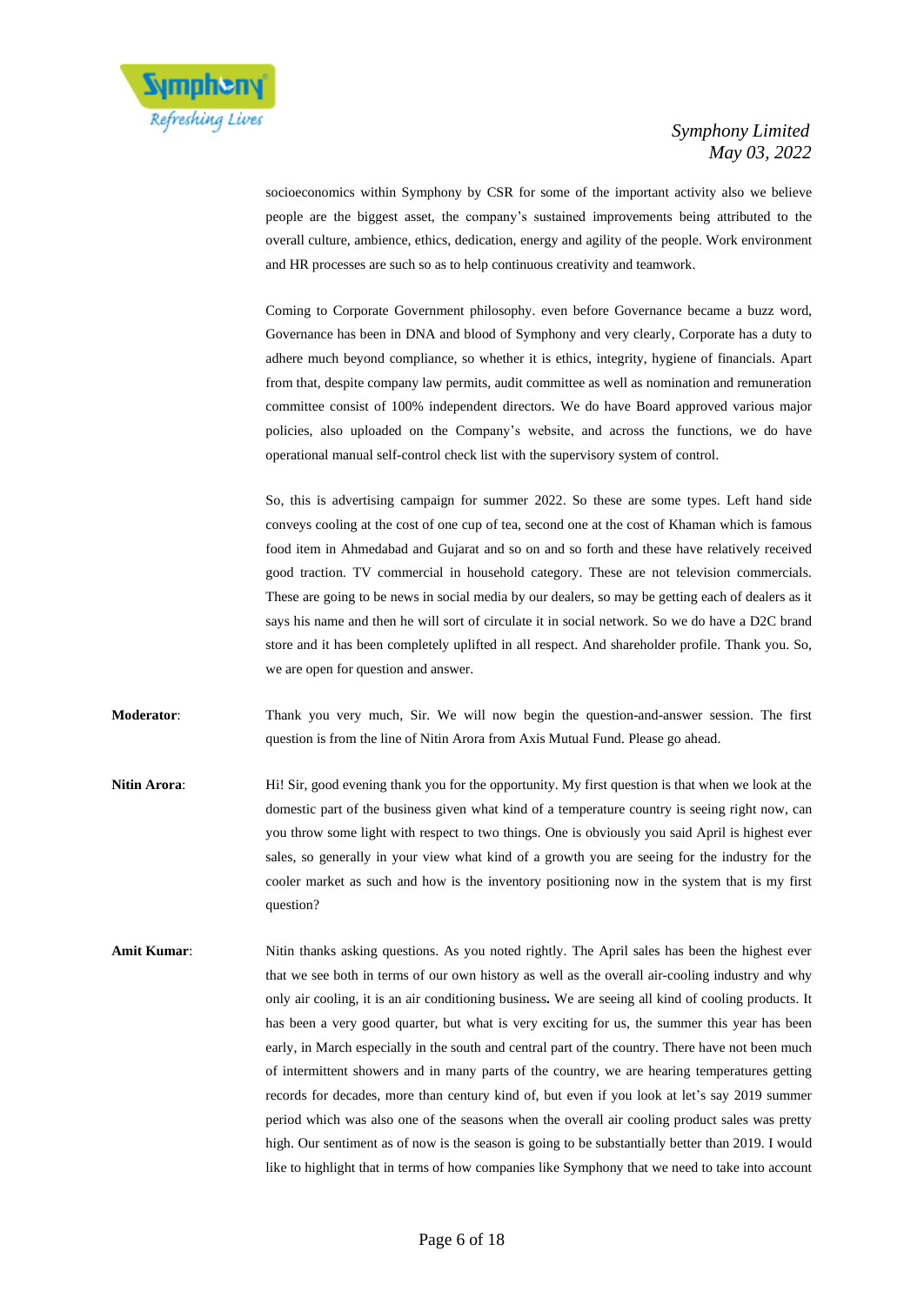

the fact that there was a lot of pent up investment in the channel that is also getting cleared during the season so sales through the channel for the last two years some of that only was getting into channel which is getting cleared now so the kind of growth I am talking about the primary sales that the company do but the kind of a tertiary sales that we are seeing currently in the market.

**Nitin Arora:** So inventory as of today would be down closer to let us say 15, 20 days we will have strong sales or it is full at one month plus if one has to conclude on the inventory side?

**Amit Kumar**: So overall the way we see the inventory possibly reported inventory sales during the entire three months over that we see today is inventory of around 3 weeks.

- **Nitin Arora:** My second question is the export sales which we are doing with the Climate Technologies from India it looks like the margins diluted to the standalone now because whenever your share of revenue goes up your margin diluted I understand you have to keep the profitability at the subsidiary level as well, so I want to understand two things here. One is the understanding correct what I am asking you on the share of proportion of Climate going up the exports the margin dilutes further and second in this quarter any margin impact there or is it purely because of the mix the margins have come down?
- **Nrupesh Shah**: So, 2021-2022 including the recent quarter that is March 2022 quarter, domestic sales were subdued and that was on account of back-to-back COVID summer and COVID years. So certainly, international business has turnaround, doing well now, but no way it is at the cost of domestic business and domestic business now is poised for decent growth and performance. The point is hadn't we diversified and remained domestic and if we exclude that pile of business in FY2021-22, our profitability would have been almost 40% lower. Secondly even if we consider now return on capital employed on international business that is also quite descent. Coming back to domestic business, I have mentioned earlier, in June quarter, at a current level of input raw material cost and logistic cost, our profitability margin percentage should be by and large in line with historical GP margin percentage as well as EBITDA margin percentage for India business.
- **Achal Bakeri**: Of course, the margin appears a little muted at India but then you have to see the whole thing at a Consolidated level.
- **Nitin Arora:** I got it, it is more of a mix impact which we can see continue if obviously a domestic will bounce back I am not saying it but just on an calculation perspective if my share of revenue goes to CT from domestic the margin eventually on a calculated basis they look optically lower.
- **Achal Bakeri:** At the India level. But you have to see at the Consolidated level.
- **Nrupesh Shah:** Secondly in FY2022, export to CT and USA percentage wise was very high because India business was low. So despite decent growth in export to CT as well as US, that percentage will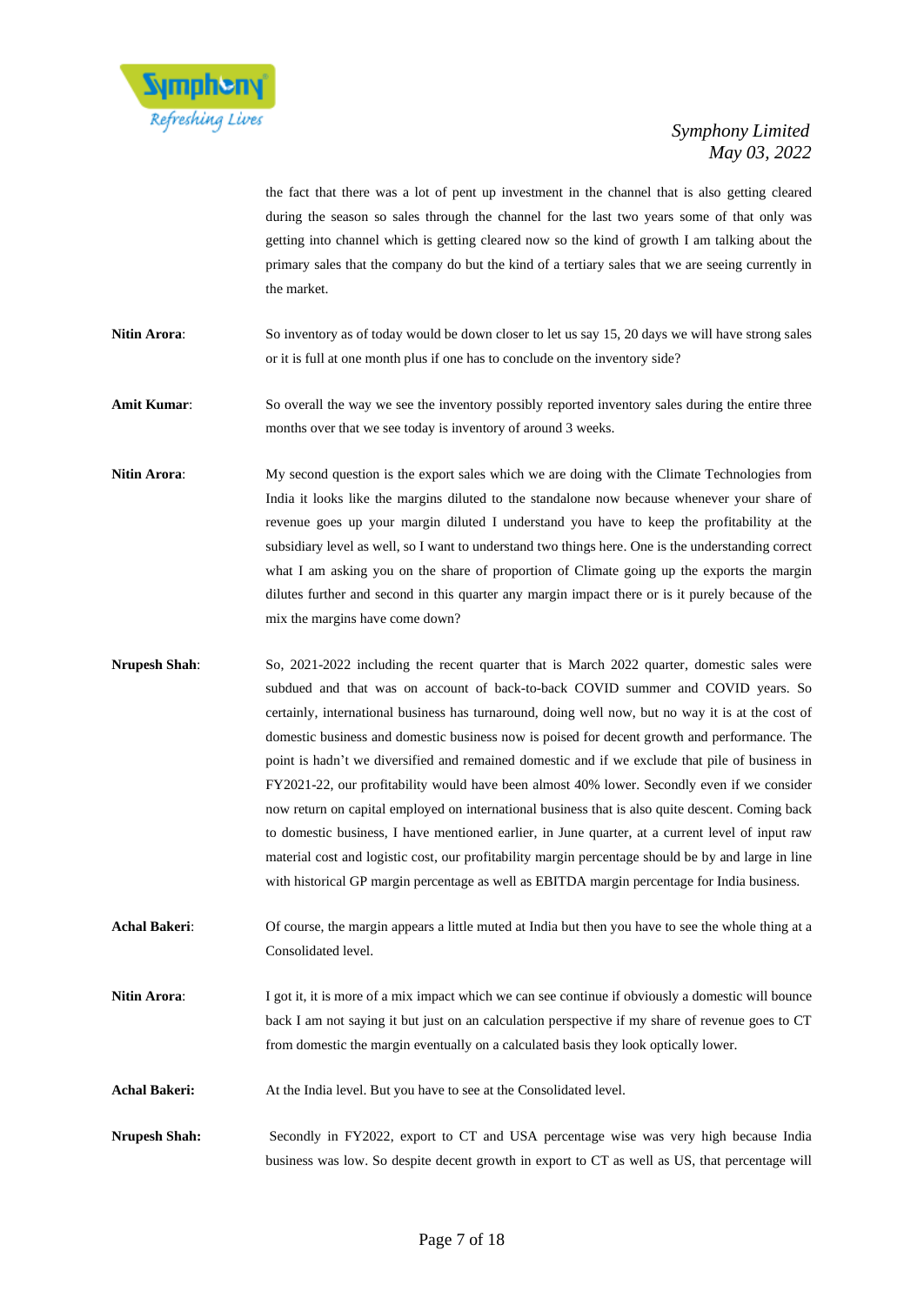

not increase. If at all, it will come down. So, it is an impact of numerator as well as denominator. Denominator will obviously increase as India business will grow.

- **Achal Bakeri:** The higher margin India business will grow as we go forward so when I take the denominator will increase.
- **Nitin Arora:** So let us say if this mix would have been not there what is your EBITDA margin in that case for a domestic business because this mix is impacting you, so what we are trying to understand are two things here one as you understand there is a mix because you have to maintain the same from here profitability at the standalone as well as at the subsidiary level, so at the consolidated level it is fine the profitability still looks optically muted compared to the overall number what I am trying to understand is, is there a margin pressure also because of the commodity which has impacted the domestic margin or will that impact will come in the next quarter so if you can help us understand what would have been the margin in the domestic business at the current 170 Crores of domestic sales?
- **Nrupesh Shah**: The gross profit margin percentage at a run rate of slightly in excess of 47% for the quarter from domestic business, which has been impacted by the commodity prices and if that has not been the case it would have been higher by 3% - 5%. Having said that, it is a cost of repetition, the June 2022 quarter, it is expected to be couple of points higher than 47% in June 2022 quarter domestic business.
- **Nitin Arora:** This is helpful Sir. Thank you very much for all the answers. I will come back in the queue. Thank you Sir.
- **Moderator**: Thank you. The next question is from the line of Rahul Gajare from Haitong Securities. Please go ahead.
- **Rahul Gajare:** Good evening gentlemen. Thanks for the elaborate presentation. I have a couple of questions. First given that we have seen a very, very strong month of April could you comment on the price gap which is there now between your RM and the price that you are selling now, so basically have you passed on all the price increase that you have or there is still some cost that you all are absorbing that is the first question?
- Achal Bakeri: No, we are absorbing some cost we have not been able to pass on all and the only reason being that the price increases have been constant. So based on price let's say in February, we sort of do our pricing, our cost increase in February, we do our pricing again, suddenly the price also goes up. We cannot keep on repeat price increases over and over again. So primarily that has been the reason why we have not been able to keep passing this. Even in the month of April, there were cost increases. Commodity cost increases or basically raw material increases. You cannot just keep on changing your prices frequently in business like ours which is a consumer business. So we certainly have absorbed quite a bit of the cost increases.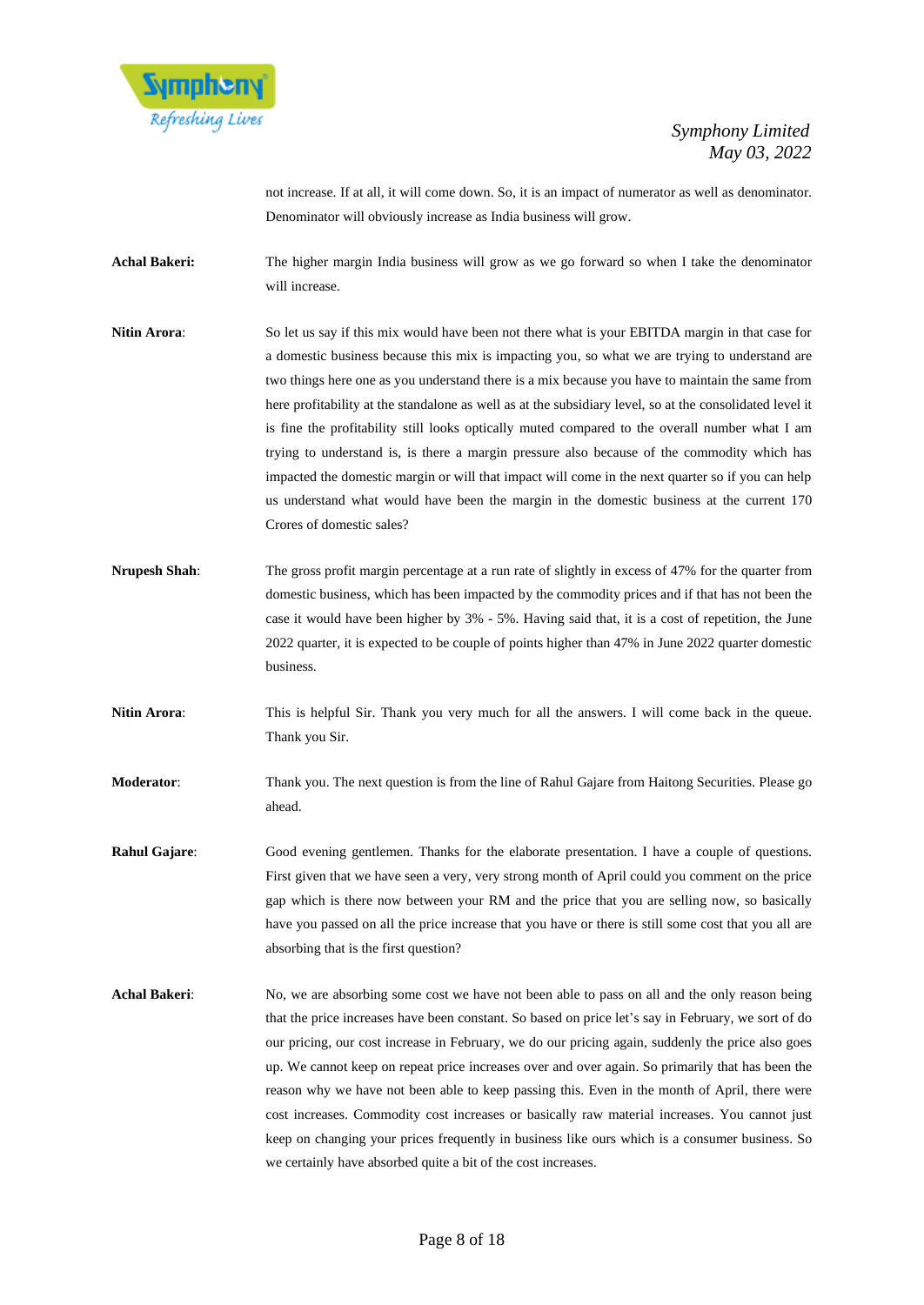

- **Rahul Gajare**: Your gross profits have got impacted but do you think that during the course of the year you will be able to catch up on the pricing or you think that is something which is difficult once the season is behind?
- **Achal Bakeri**: No, So for the next year, it is only happening in the next quarter if at all and you have to see what net costs are at that time, if there is a cooling off and if the cost go down, then it is a different story but otherwise whatever we do will have to be basically now put into effect, when we have such a large inventory always available in the market difficult to change the pricing.
- **Rahul Gajare:** I understand that is right. Sir my second question is on your overseas performance we have seen an improved performance in IMPCO and Climate Technologies and your China business as well, but you have indicated even the US business have done exceptionally well could you list down a couple of points what exactly have led that improvement, I have to understand we have seen heat waves in various parts of the world but specifically since you have said US have done exceptionally well what it is that has played well for Symphony in that market whether the market has grown or you have taken market share from the competition, do you think this is a onetime move or you think this kind of growth is going to be sustainable both on the revenue and profitability so if you can just comment on this aspect? Thank you.
- **Achal Bakeri**: So as far as the US is concerned, Climate Technologies had the business relationships, but did not really have a very wide portfolio of products. So with some of the Symphony models being offered to them who are selling in that market maybe we have to offer a wider sort of bouquet of products to their customers. So essentially it is from that, that is having more products to offer for different segments and at different price points where earlier they were limited by a couple of sort of SKUs that they had to be in the US market now they have got 51 SKUs to offer, so I think essentially it is just having the relevant product portfolio to offer in that market.
- **Rahul Gajare:** Do you think the market itself has grown the US market?
- **Achal Bakeri**: US market we believe it has grown especially because of COVID, but the important point is that we have been able to dislodge some other suppliers or some other manufactures in that market. Even at this level, our market share in the US is very, very small, so there is significant headroom for growth and the market has also grown. The point is that our market share is so low that we have significant headroom for growth and that too very profitable business.
- **Rahul Gajare:** Growth in market share will be a function of if you can see more products or what do you think is going to drive the next leg of market share improvement in the US market?
- Achal Bakeri: It is a combination of both products and new customers.
- **Rahul Gajare**: You have also mentioned that you started more manufacturing in Australia so what is happening on the US side there is a large part of export in terms of logistically both US and Australia is going to be similar in terms of logistical part so just wanted your thoughts?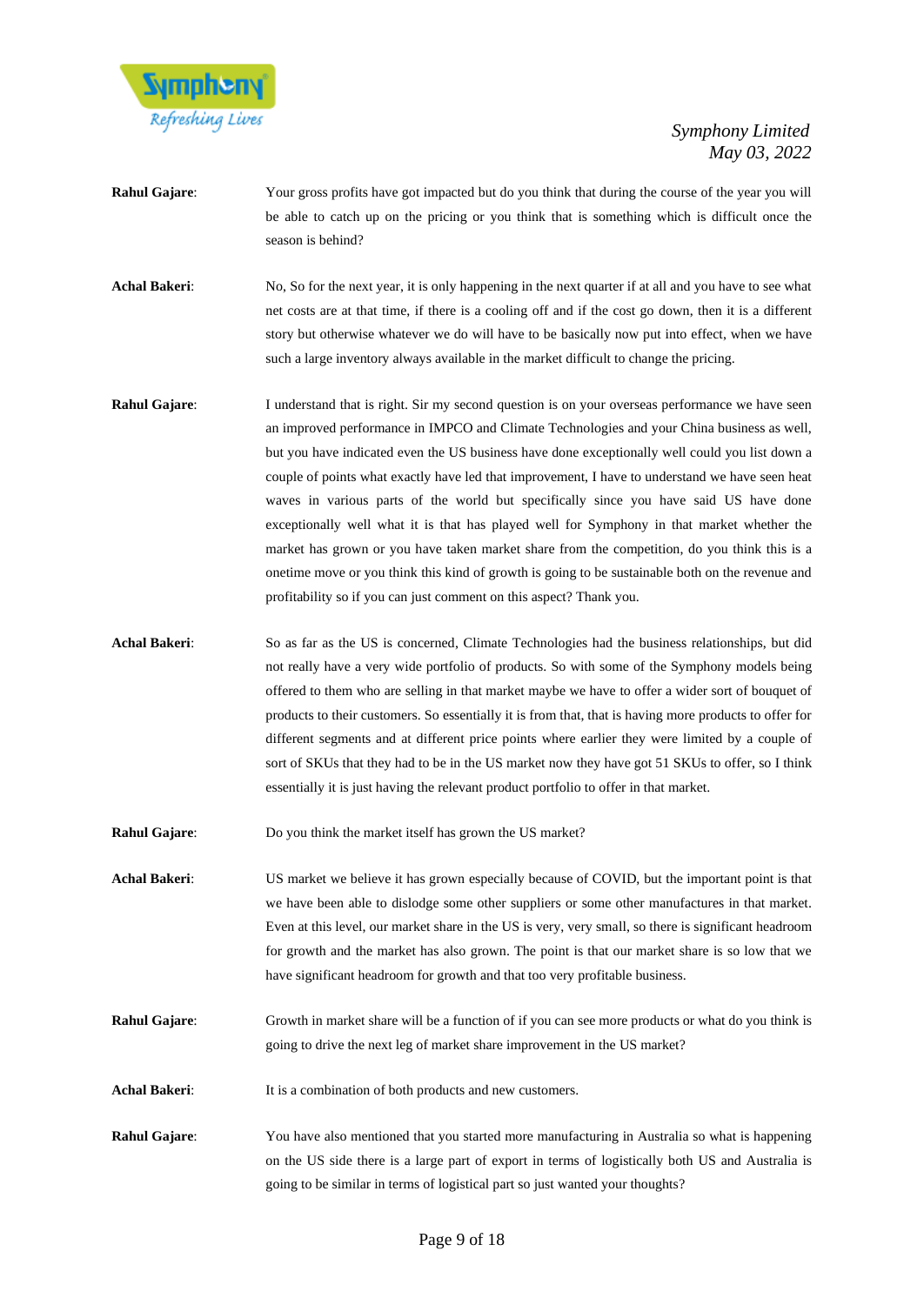

| Achal Bakeri:        | Last year in fact we had re-located some manufacturing from China to India, from Australia to<br>India, to supply to Australia or the US which we have had to, sort of, rework on that. So we are<br>sort of now relocating some manufacturing to Australia for the Australian market and to Mexico<br>for the US market and Mexican market because of manufacturing cost overall manufacturing cost<br>per labor in India is lower in India but the logistics cost would far outweigh the savings in<br>manufacturing cost, now we are going back closer to the market. |
|----------------------|--------------------------------------------------------------------------------------------------------------------------------------------------------------------------------------------------------------------------------------------------------------------------------------------------------------------------------------------------------------------------------------------------------------------------------------------------------------------------------------------------------------------------------------------------------------------------|
| Rahul Gajare:        | Sir my last question is on the provisioning. I think you have mentioned about $\bar{\xi}$ 5.5 Crores of<br>provisioning I could not understand what exactly was the provisions part?                                                                                                                                                                                                                                                                                                                                                                                     |
| <b>Nrupesh Shah:</b> | No, certain trade scheme has been offered whereby Symphony air coolers have to be supplied,<br>but as per accounting standard and practice, we are asked by the auditor to get the provision for<br>the entire value and not for the cost of that, so that has resulted into an extra provisioning of $\bar{\tau}$ 5.5<br>Crores in March 2022 quarter and that is on domestic sales, so as soon as those air coolers will be<br>supplied and sold and delivered, it will be reversed.                                                                                   |
| Rahul Gajare:        | That will happen in the current quarter?                                                                                                                                                                                                                                                                                                                                                                                                                                                                                                                                 |
| <b>Nrupesh Shah:</b> | Yes, mostly in the current quarter.                                                                                                                                                                                                                                                                                                                                                                                                                                                                                                                                      |
| Rahul Gajare:        | This is noncash charge basically?                                                                                                                                                                                                                                                                                                                                                                                                                                                                                                                                        |
| <b>Nrupesh Shah:</b> | That is right and coming back to US and international business. We have already launched in a<br>small way D2C in Australia as well as Mexico and very shortly, we are launching in US. On top<br>of it in US, we are also going to be active for e-commerce so that will also happen in current<br>accounting year.                                                                                                                                                                                                                                                     |
| Rahul Gajare:        | Thank you.                                                                                                                                                                                                                                                                                                                                                                                                                                                                                                                                                               |
| Moderator:           | Thank you. The next question is from the line of Omkar Kulkarni from Sri Investment. Please go<br>ahead.                                                                                                                                                                                                                                                                                                                                                                                                                                                                 |
| Omkar Kulkarni:      | Yes, I joined the call little bit late so just wanted to know what are your expectations from the<br>current summer, which is going on, seems to be a much, much better summer?                                                                                                                                                                                                                                                                                                                                                                                          |
| Achal Bakeri:        | Yes we have already covered that.                                                                                                                                                                                                                                                                                                                                                                                                                                                                                                                                        |
| Moderator:           | Mr. Kulkarni you have any other questions?                                                                                                                                                                                                                                                                                                                                                                                                                                                                                                                               |
| Omkar Kulkarni:      | Yes, just wanted to know what happens to the buyback which you have talked about earlier?                                                                                                                                                                                                                                                                                                                                                                                                                                                                                |

**Achal Bakeri**: We are probably considering that in the current year.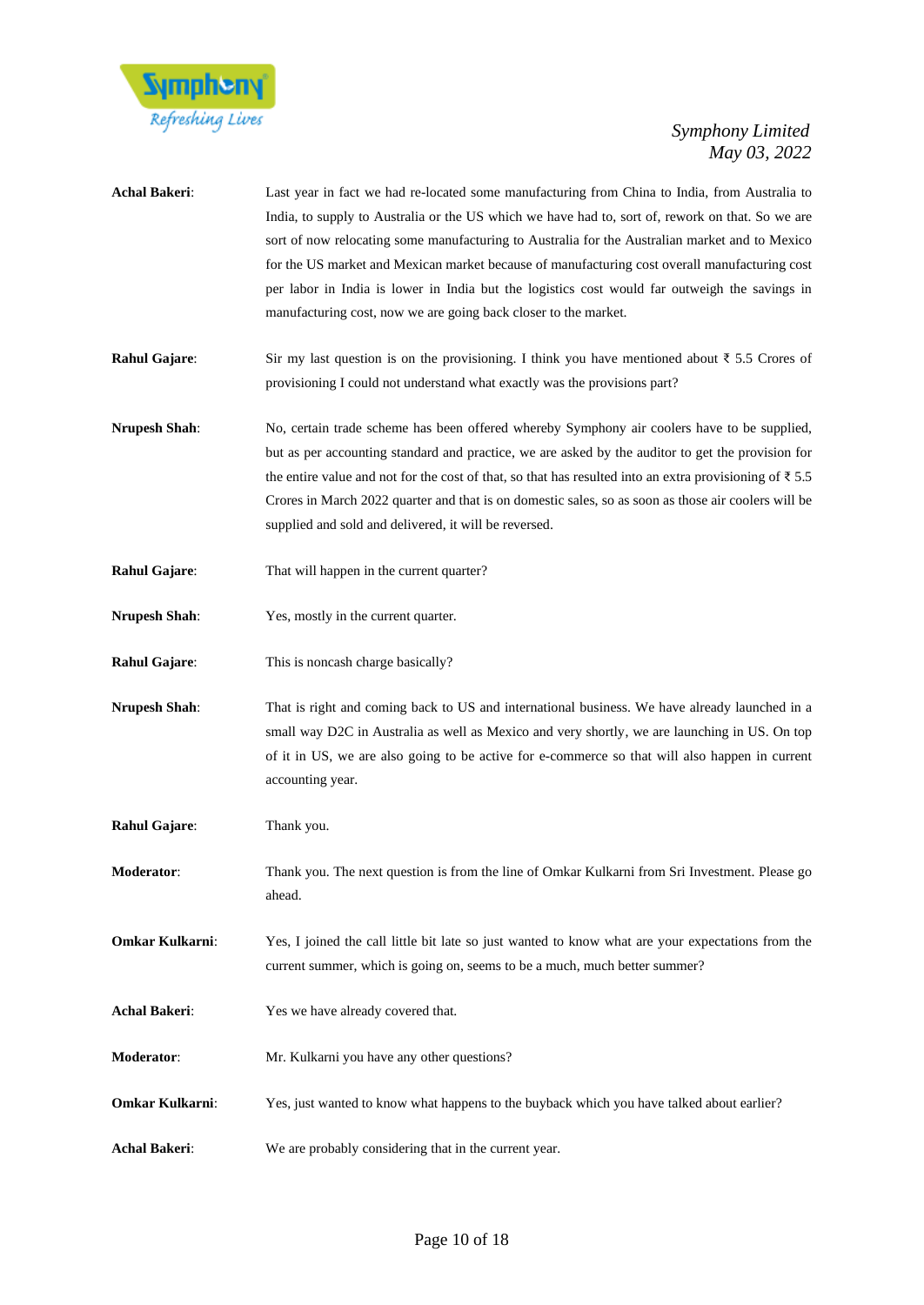

| Omkar Kulkarni:             | Current fiscal year?                                                                                                                                                                                                                                                                                                                                                                                                                                                 |
|-----------------------------|----------------------------------------------------------------------------------------------------------------------------------------------------------------------------------------------------------------------------------------------------------------------------------------------------------------------------------------------------------------------------------------------------------------------------------------------------------------------|
| <b>Nrupesh Shah:</b>        | Yes, but in FY2022 itself including the final dividend declared today, the total payout ratio is<br>about 52% for FY2022 PAT. So payout is dividend and on/or buyback, so payout is happening.                                                                                                                                                                                                                                                                       |
| Moderator:                  | Thank you. The next question is from the line of Shantanu Chatterjee from Mount Intra Finance.<br>Please go ahead.                                                                                                                                                                                                                                                                                                                                                   |
| <b>Shantanu Chatterjee:</b> | Thank you very much Sir for providing me this opportunity. I have couple of questions. Want to<br>know what is the percentage contribution of your industrial cooler segment in the Q4 revenue<br>and FY2022 as a whole and how much growth we are envisaging in the next couple of years for<br>this industrial cooler segment?                                                                                                                                     |
| <b>Achal Bakeri:</b>        | So the industrial cooler segment has grown significantly in the current year over the previous<br>year. It is at its highest ever and so it has sort of gain momentum, very good traction and we<br>expect it to continue growing going forward. However, at the moment, it is still relatively small<br>percentage of the total revenue and so an exact percentage is something which we may not be<br>able to share, but it is still not a significant percentage. |
| <b>Shantanu Chatterjee:</b> | What is our present capacity utilization?                                                                                                                                                                                                                                                                                                                                                                                                                            |
| Achal Bakeri:               | So in our case capacity is a very sort of I would say difficult term because our capacity is in one<br>sense fairly flexible. To increase capacity, we have to identify one new set of third party<br>manufacturer and investing in some new moulds. So our capacity is fairly flexible, it can go up, it<br>can go down, so the typical sort of measures of capacity utilization does not quite apply because<br>of our business model.                             |
| <b>Amit Kumar:</b>          | That said, on some of our models, at this point in time, we are over oversold and to that extent on<br>them, we are running at more than 100% of the capacity at this point in time that we have been<br>talking about.                                                                                                                                                                                                                                              |
| <b>Shantanu Chatterjee:</b> | Okay Sir that means we need not to be invest anything in the capex in the upcoming quarter or<br>year?                                                                                                                                                                                                                                                                                                                                                               |
| <b>Achal Bakeri:</b>        | No, we keep on investing in capex more for new product, new model so that is an ongoing<br>process if you look at our balance sheet for the last several years, every year we keep on<br>investing certain investments nothing sort, of are not huge investments. It will be $\xi$ 5 Crores, $\xi$ 10<br>Crores, $\bar{\tau}$ 12 Crores kind of investment every year so that is not significant.                                                                    |
| <b>Nrupesh Shah:</b>        | So, ours is a capital light asset light business model on account of OEM manufacturing. So it is<br>just above single digit percentage of the PAT.                                                                                                                                                                                                                                                                                                                   |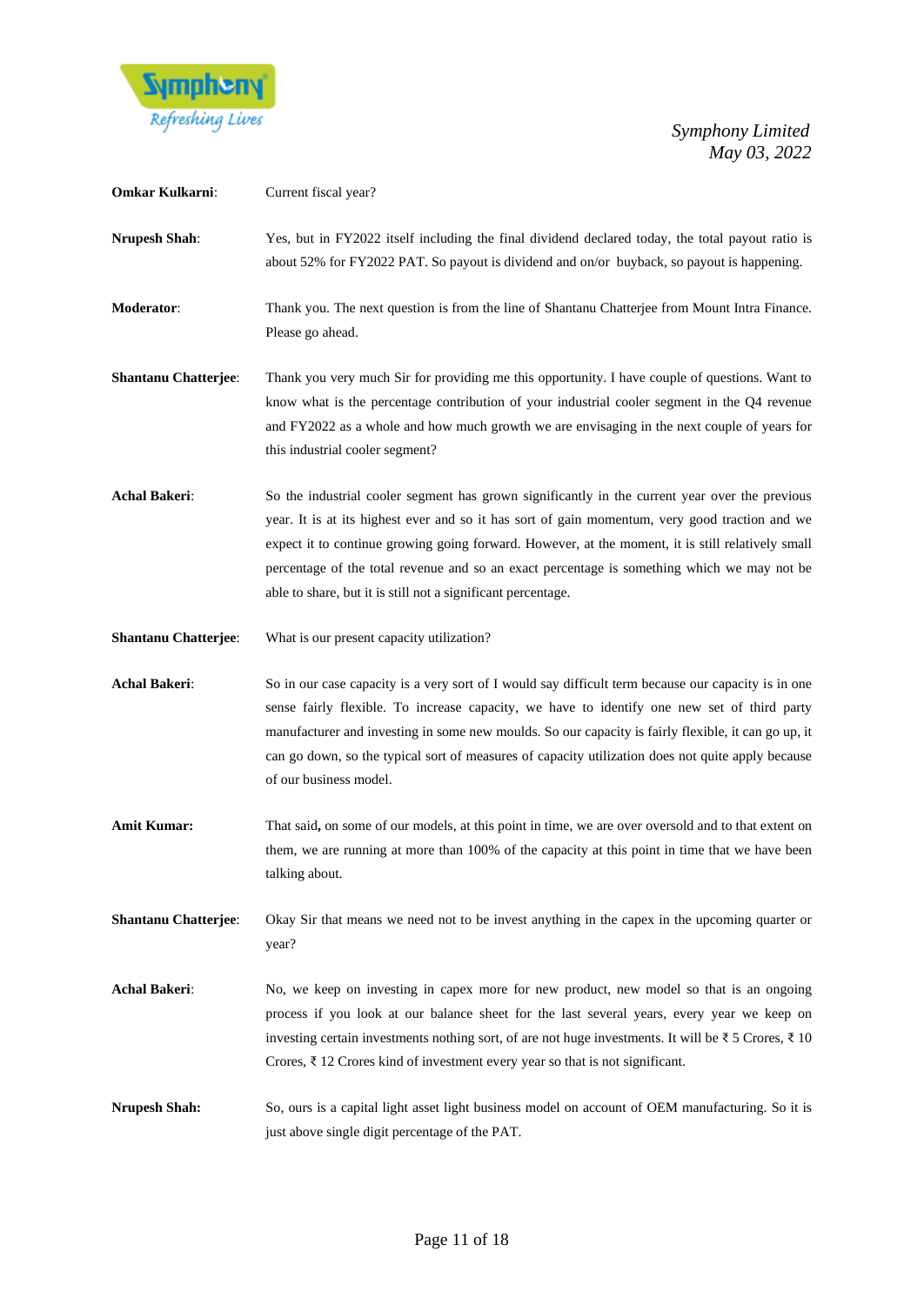

- **Amit Kumar:** The investments in these assets are less about creating new capacity and more about creating new models, new features getting new value propositions to the market, so they are less from a capacity perspective and more from a value proposition perspective.
- **Shantanu Chatterjee**: Understood Sir and my last question as we all know that Symphony commands more or less 50% on value terms and 42% more or less on volume share in India's organized air cooler market but overall volume is still hovering around more or less 15%, 16% now in the post GST shift in the market from unorganized to organized players and ongoing pandemic scenario how much volume growth we are expecting Sir in the next couple of quarters?
- **Achal Bakeri**: GST has not led to major shift of the unorganized to the organized sector in our industry and neither has the pandemic sort of had a major impact on that. What we have relatively seen is what impact does the commodity price increases and how the commodity price increases impact to the industry or the unorganized sector industry that is something which we will do in the times to come. As far as market share is concerned, the second wave more peaked during the summer. Not only Symphony but the entire cooling industry has shrunk but within that sort of shrunk industry our share has remained the same.
- **Nrupesh Shah:** Shift from unorganized to organized it is on account of other reasons like increasing purchasing power to rural prosperity, better aspiration that is really driving shift from unorganized to organized and that is happening continuously.
- **Shantanu Chatterjee**: My last question is in domestic market what is our present distribution reach and how much growth we are anticipating in FY2023.
- Achal Bakeri: In a country like India you can keep on growing your reach. Even a company like Hindustan Lever talks about increasing its reach so I think for companies like us the potential to increase our reach is significant, we can keep on deepening our each for years to come so I think that is given.
- **Shantanu Chatterjee:** Thanks a lot for answering my questions.
- **Moderator**: Thank you. The next question is from the line of Manoj Gori from Equirus Securities. Please go ahead.
- **Manoj Gori:** Thanks for the opportunity. Thanks for the detailed presentation that was very helpful. Secondly if we look at the domestic business standalone business and we look at the export revenues that is rest of world revenues, so those include sales done to subsidiaries as well is this understanding correct the three subsidiaries?

**Nrupesh Shah:** Right.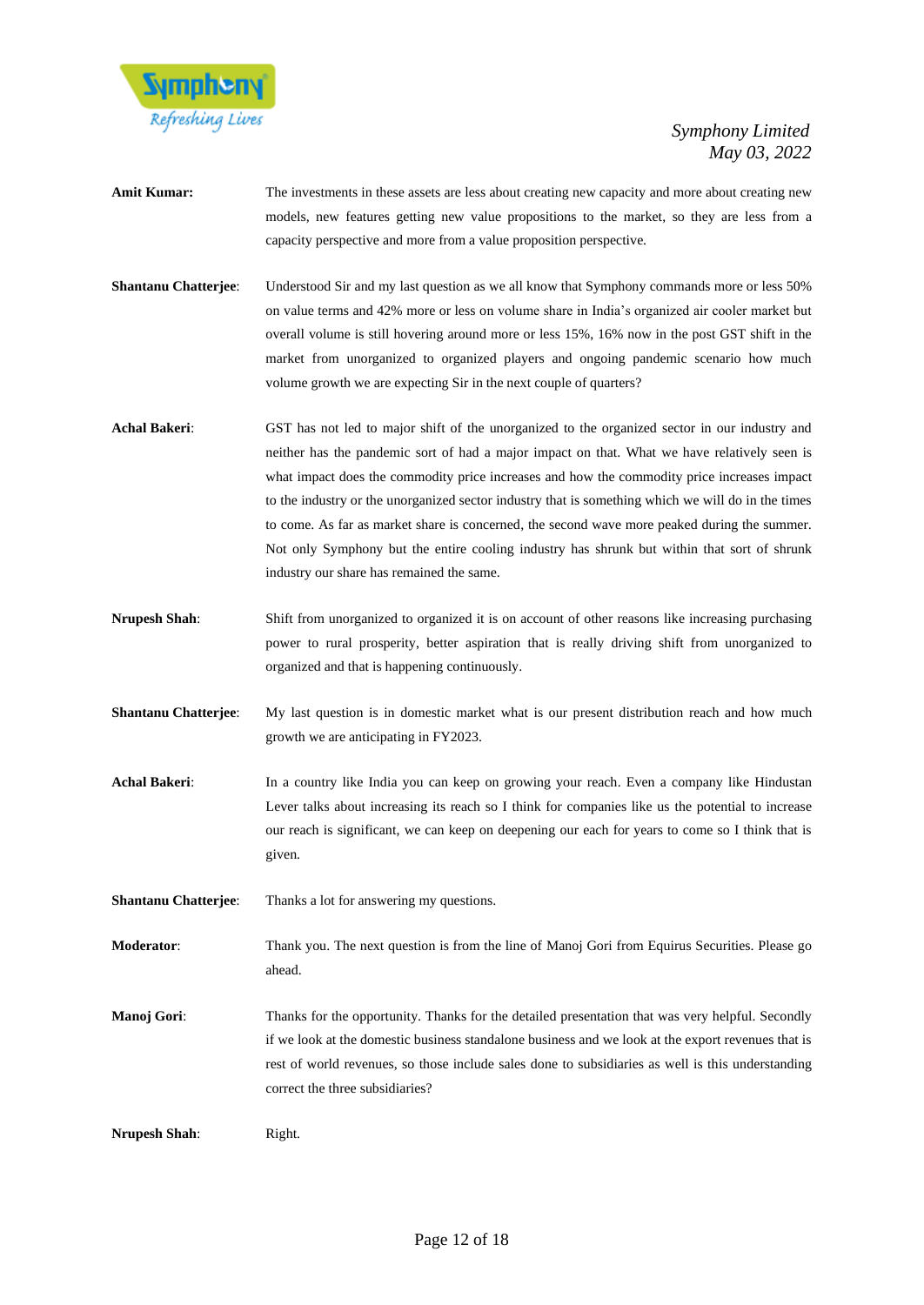

- **Manoj Gori:** Also would like to understand like how do we account for the subsidiary sales like if something is sold to US so that would be accounted in standalone business or it would be so ideally it should be in Climate Technologies if it is done through Climate Technologies?
- **Nrupesh Shah:** If we supply at ₹100, sales in symphony India will be booked at ₹100. Climate Technology sales at ₹140, in Climate Technologies it will be booked at ₹140 and it will register profit of ₹40. Having said that when accounts are consolidated that is Symphony India and subsidiaries, the sales is ₹140, Symphony to Climate Technologies ₹100 is net off. Not only that if there is any stock in transit for Climate Technologies, even that is also deducted so that is how it is work out.
- **Manoj Gori:** That was very helpful. Sir one question so you gave a lot of explanation about the demand, so how should we look at the margins going forward I think it would be better to look at the consolidated level so should we expect like given that it is a normal business environment, domestic markets are doing very well so probably operating leverage and some price hikes from July onwards should lead to better profitability and margins for the next year?
- **Nrupesh Shah:** That is right, in fact in June quarter itself as this being season and we do not discount the product and at current cost level, June quarter itself at a standalone level also should register better profitability.
- **Manoj Gori:** Sir lastly would just like to touch upon see there are few categories where we have started witnessing some supply challenges in terms of component sourcing as well so are we cover for the entire summer season probably till June, July if required and there would not be any shortages at least that can adversely impact our primary sales?
- **Achal Bakeri**: That is correct Manoj you can by and large assume what you said, but at the same time what Amit Kumar said a little while ago there are some models, range of models where the demand is far greater than our ability to produce. So there, we have a significant backlog but that is a different issue. As far as component sourcing is concerned, we are fairly well covered.
- **Nrupesh Shah:** And in fact in the last two years also did Made in India so many, many components we shifted from China to India in terms of the sourcing and at a comparable price and quality.
- **Manoj Gori:** Lastly you touched upon some of the models witnessing strong demand and we have been facing supply challenges because you are not able to meet the demand in such a scenario do, we actually lose sales or we try to convert it into other models or how does it pan out at the ground level?
- Achal Bakeri: So we do try and convert as much as possible to other models for sure, but there will also be some loss of sales and the worst thing is that our work also becomes a competitor's gain, so to some extent that would also happen.
- **Amit Kumar:** To Convert consumer from one model to the other also comes from our strength having such a wide range of model so vis-à-vis sort of personal coolers, desert coolers, any kind of sort of value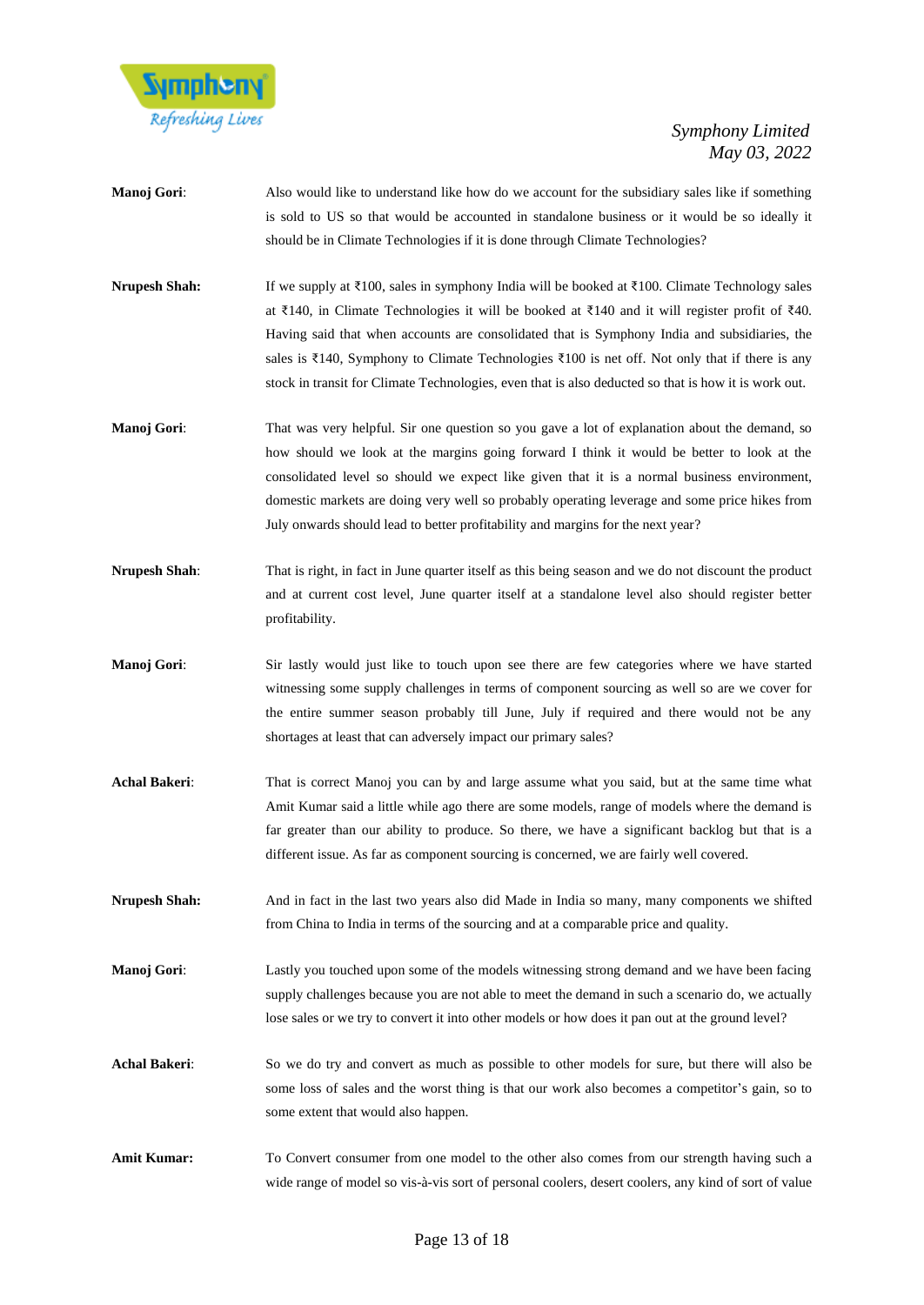

offering the 50 plus products that we have is simply unmatched by any competitor, so part of that and the one model to the other happens and in some cases, it ends up being a case of consumer.

- **Achal Bakeri**: You have also asked a question about the margins for the current quarter. The current quarter, we will also not have significant exports to our subsidiaries, so by and large the majority of the sales would be to India, within India and also to third party customers outside India, so not to subsidiaries so our margins will also therefore be a little higher than in the previous quarter which was highly skewed towards exports to subsidiary.
- **Manoj Gori:** Great, got it Sir, very thankful Sir and wish you all the best.

**Moderator**: Thank you. The next question is from the line of Aditya Bhartia from Investec. Please go ahead.

- **Aditya Bhartia**: Hi! Good evening Sir. My first question is on the exceptional performance that we have delivered in the international business. It seems that we have recorded pretty strong margins both at the standalone entity, the exports that we made to Climate Tech as well as we ended up recording good margins at subsidiary level as well, so how sustainable do you consider this performance to be and as you mentioned that you are now relocating some manufacturing facilities back to their original locations does it mean that there could be some more margin benefits which may come through over the next few years?
- **Achal Bakeri**: Yes, and yes, so to both your questions yes. So first of all this is absolutely sustainable. What was sort of unsustainable, was what happened in the last two years because of exceptional circumstances, this very honestly is back to normal and if you exclude the last two years this is what it was, so for years-on-years this is what it has always been so we are just back to normal, so it is very much sustainable and by relocating manufacturing closer to the market also there will be some improvement in margins for sure.
- **Nrupesh Shah:** In response to your specific question of international business profitability now we are very much confident and there is excellent visibility of decent growth with good profitability coupled with domestic business.
- **Achal Bakeri**: When we acquired IMPCO, Mexico many, many years ago we were able to turn it around fairly quickly and it became value accretive very quickly and of course we had also paid very less for it but regardless, it became value accretive fairly quickly. Australia we paid for our top model for it and then post acquisition things did not quite sort of go as expected or else we were sort of yet to believe before we bought the company, but as Nrupesh Bhai said finally now after four years the titanic has turned and we are able to sort of put the company on track and it is finally value accretive four years after the acquisition and going forward we believe that we will continue to sort of improve on its current performance.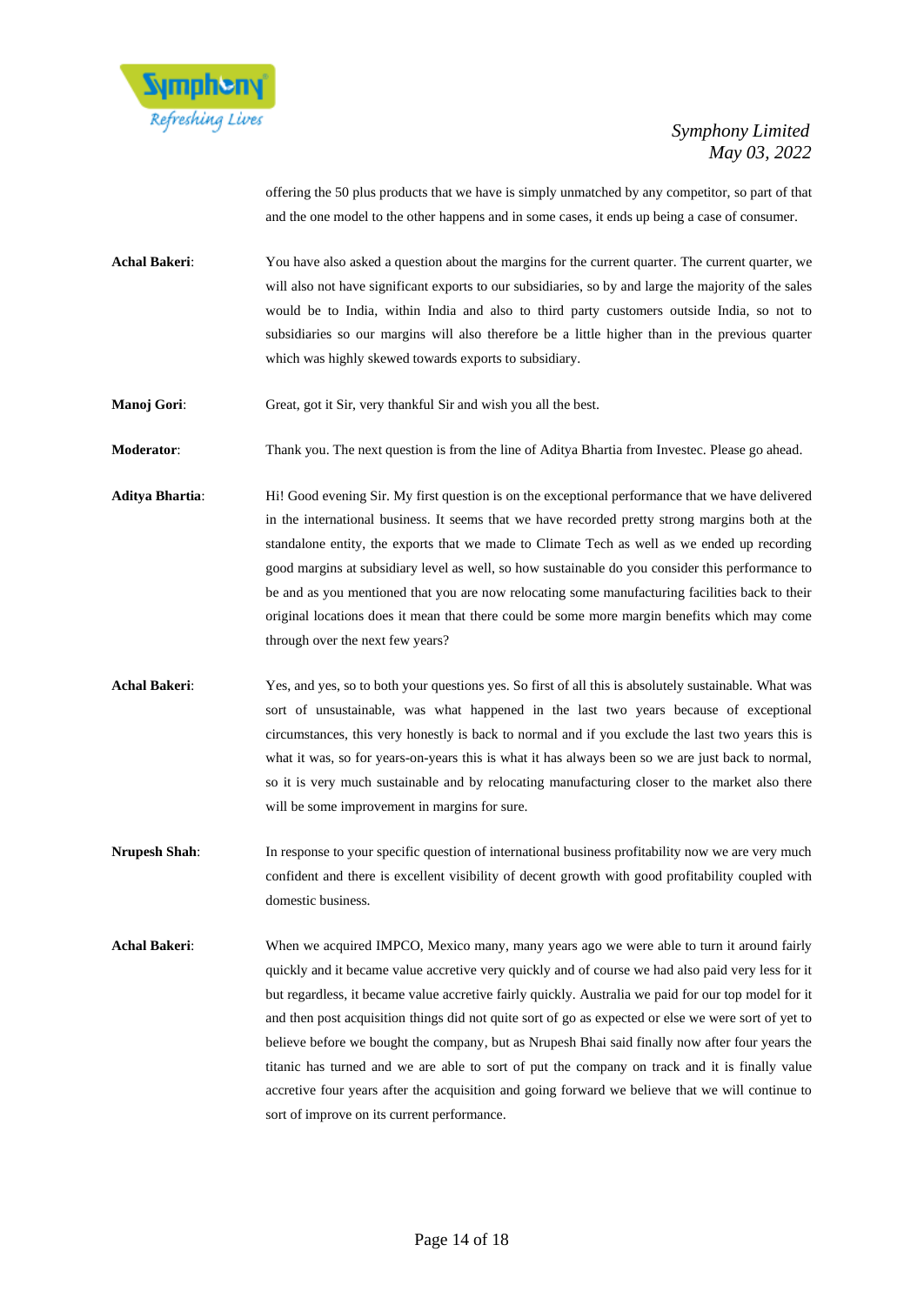

- **Aditya Bhartia**: Perfect that is great to hear Sir. Sir my second question is on employee expenses which have been going up sharply in the last few quarters just want to understand which are the new teams and capabilities that we are building?
- Amit Kumar: Aditya thanks for noting that point it is something that we are very, very cognizant of and very successfully doing. So some of the new teams that we have focused on building in the current year, they include one our D2C teams and this D2C not only for India but for D2C in Australia and Mexico which we already talked about and going forward even in the USA so this is one team we are building completely from scratch and team members have been on-boarded and they are working fully in this area. We have also built a parallel global e-Commerce team again a completely new vertical that we had built which will help us expand business on e-commerce channels as far as we grow. We have identified the countries for this financial year FY2023 where is an initial e-Com with the help of the team. In addition, we have strengthened our team in marketing in LSV and in IT, so all of these teams again given the kind of expansion we are seeing and the kind of future challenges we are anticipating, we have strengthened these teams substantially at the top.
- **Amit Kumar**: Even international whether it is Brazil or some other countries.
- **Nrupesh Shah:** So, they are sort of revenue expenses for the year, but might for future growth and expansion,

Achal Bakeri: Future meaning we are talking this year currently.

- **Aditya Bhartia**: Understood Sir that is good to hear and lastly one thing that you are also noticing is that inventory levels have gone up in this particular quarter which is very unusual for a company like Symphony so just want to understand if that is a conscious call to operate with higher inventory mainly keeping in terms with rising RM cost?
- **Nrupesh Shah**: No, in fact now we are regretting if we had a much higher inventory, it would have been better. So by the way obviously this was expected to be COVID free summer and hence there was inventory buildup expectation of that, whether at Symphony India level or at subsidiary company level.
- **Achal Bakeri:** Again the numbers that we are talking about are basically end of March. As we speak today, things are very different.
- **Aditya Bhartia**: Understood Sir thanks for all these clarifications all the best.
- **Moderator**: Thank you. The next question is from the line of Khadija Mantri from Sharekhan. Please go ahead.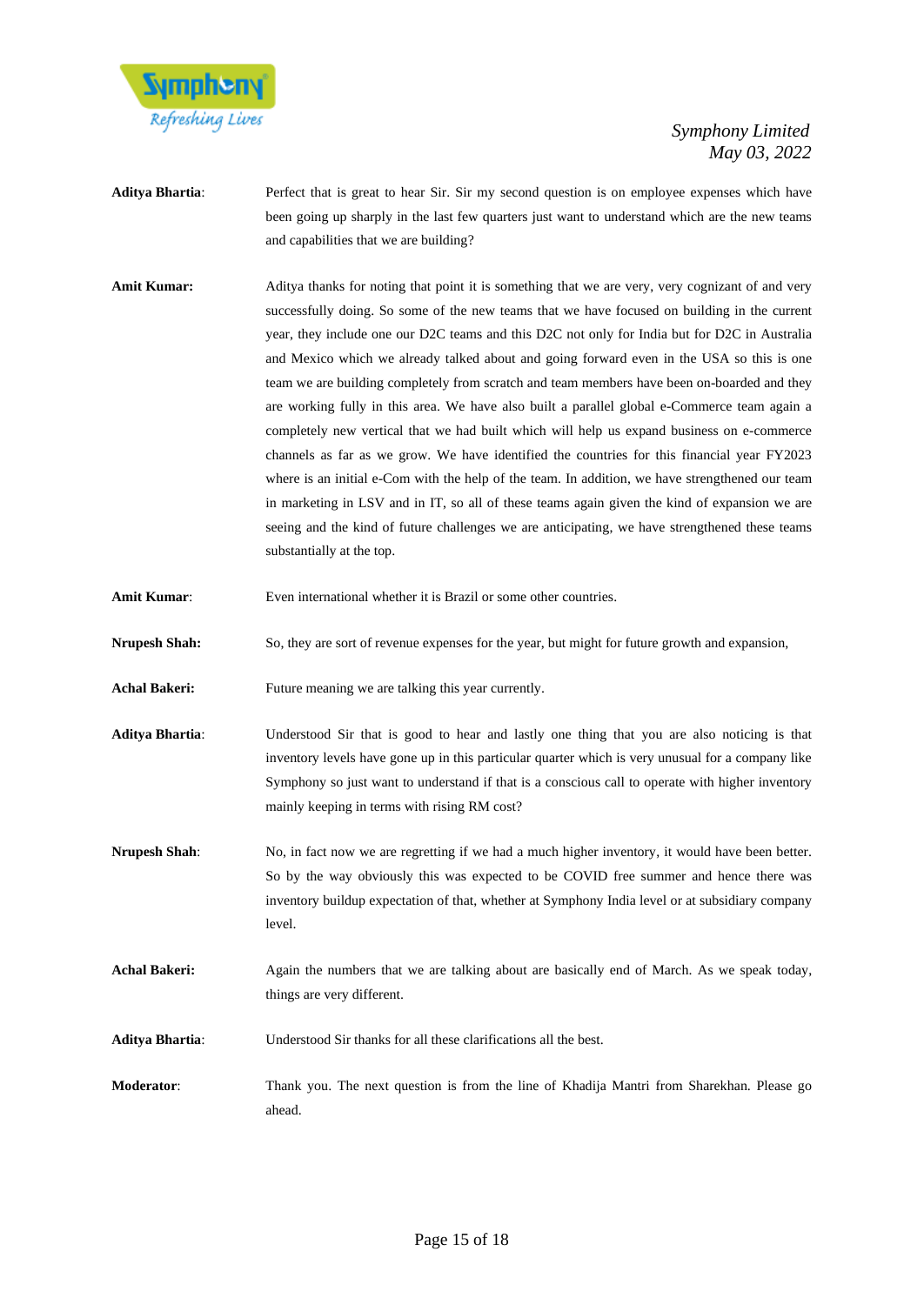

- **Khadija Mantri**: Sir I just needed two clarifications one is that what is the inventory days I heard that you said that it is about 20 days at the dealers end so just wanted to confirm that and also whether we would be taking any more price hikes in this particular quarter April to June?
- **Amit Kumar:** Right so on the first part, it is an estimate. You would appreciate that given the kind of velocity we are seeing in the market the distributor and dealer is but at this point in time our estimate is that about 20 days i.e. three weeks is broadly what is the channel inventory out there in the market despite what we hold so that is the first part. The second part is we talked about the cost pressures we are seeing on the raw material side in context of that a thought around whether to take price increases but at this point of time I do not think we can.

**Achal Bakeri:** No, she is talking about the current quarter. This current quarter may be difficult because always we have seen a material out there in the market.

- **Khadija Mantri**: That is it from my side. Thank you.
- **Moderator**: Thank you. The next question is from the line of Chirag Lodaya from ValueQuest. Please go ahead.
- **Chirag Lodaya**: Thank you for the opportunity. Sir can you clarify India business current profitability it would be really helpful and you mentioned that in coming quarters you will be back to pre-COVID historical level profitability you alluded to gross margins which will improve, but if you can just help us understand core domestic business profitability how one should look now with revenues coming back to pre-COVID levels and situation improving after like three years?
- **Nrupesh Shah**: We already answered that, but in March 2022 quarter itself, Symphony India domestic sales that is excluding exports mainly to subsidiary company our GP margin was about 47%. Secondly in June quarter at current raw material and logistic cost, the visibility in GP margin should be couple of points higher than this.
- **Chirag Lodaya:** No, what I am trying to understand is operating profitability so historically we used to do say 28%, 30% domestic margin now because of exports coming in, standalone, etc., it is very difficult to understand the core domestic profitability and on top of it last three years were very weak so I understand that, so going ahead what should be a sustainable range if you can help us understand?
- **Nrupesh Shah**: I believe in current quarter that is in June 2022 quarter itself, one domestic sales in India itself would be substantial business. Secondly there will be a full price realization and thirdly, also on account of operating efficiency because there will be higher topline so that should by and large EBITDA margin while you say operating margin percentage should be by and large in line with historical level.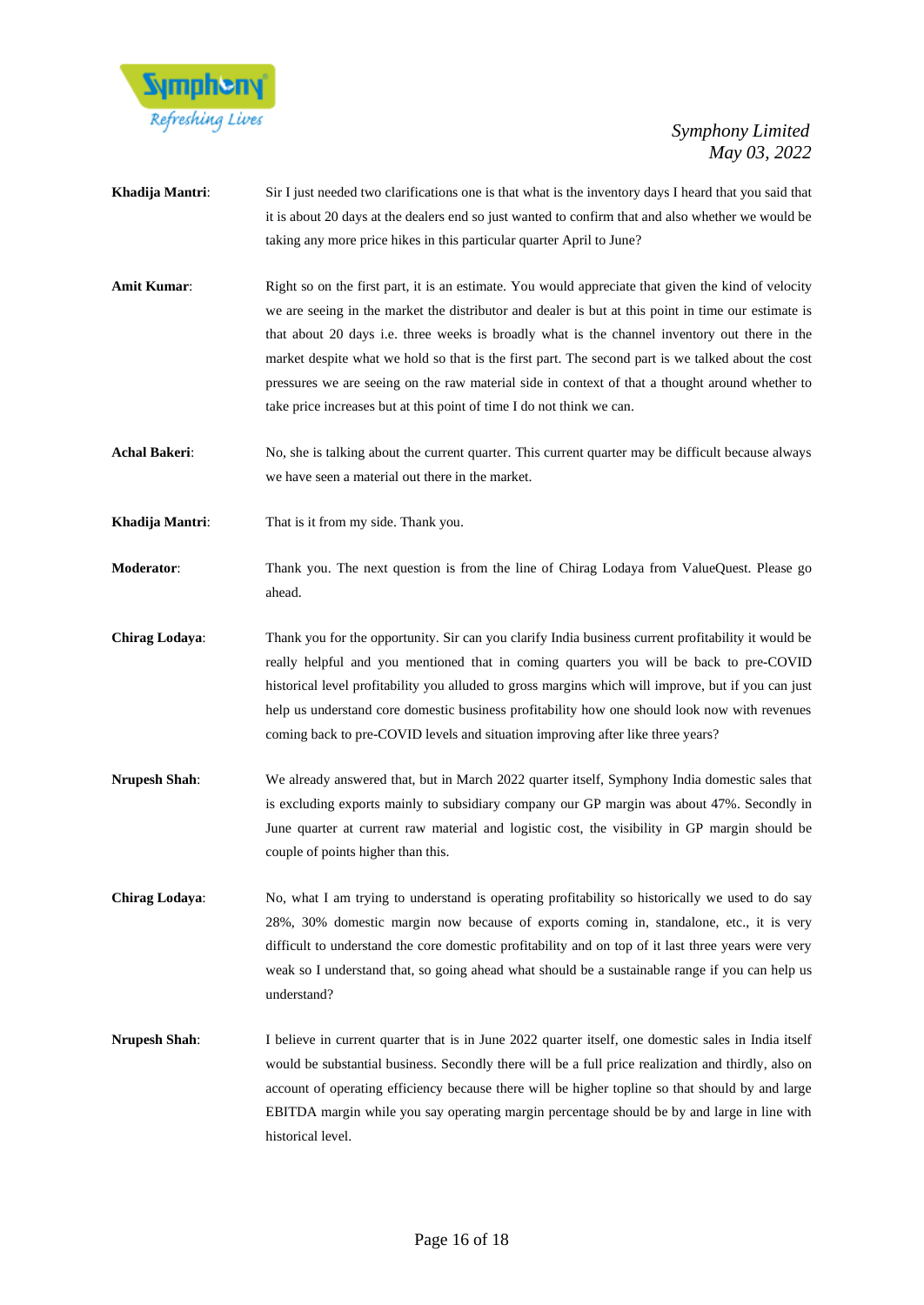

- **Chirag Lodaya**: My second question was on international business if you can help us understand in international business what kind of growth we can achieve and with 11%, 12% profitability which we have attained is it a number we should look going ahead also or there is lot of headroom to grow this margin also?
- Achal Bakeri Certainly there is headroom to grow because as we sort of we keep on improving our operations especially in the Australia, US subsidiary, as we keep on increasing the topline, reducing the COGS, reducing the CODB and we have specific sort of measures that we are in the process of taking. So there is a lot of need to improvement in the profitability, as we have seen even from last year to this year there has been a sharp increase from ₹ 13 Crores EBITDA to ₹ 38 Crores so this is something which will further go up in the current year.

**Chirag Lodaya**: In terms of growth Sir?

- **Nrupesh Shah:** Total international business that includes subsidiaries and export from India generated PBIT of ₹ 70 Crores up fron ₹ 11 Crores so almost 39% of the consolidated PBIT and there is a good scope to grow in that respect. Secondly this is despite massive increase in commodity cost and other cost even in international subsidiaries, so it was also on account of several other initiatives and measures which were taken and implemented in last couple of years this has been achieved.
- **Chirag Lodaya**: Sir in terms of growth if you can highlight how we should look at international business growth?
- **Achal Bakeri**: No, it will be difficult to sort of give you a sort of a forecast of this, but we expect that in different geographies for us to grow.
- **Chirag Lodaya**: Thank you and all the best.
- **Moderator:** Thank you. Ms. Renu Baid over to you!

**Renu Baid**: Thank you. Well on behalf of IIFL Securities I would like to thank the management for the detailed presentation and the patience with which they have answered all the questions. So with these comments any closing remarks that you would like to give before we close today's conference call?

Achal Bakeri: First of all thank you very much to everyone, to IIFL and to all the participants for their interest and for their participation. As I said in my opening remarks, this year sort of marked the turnaround of our international business and validation of our strategy of international diversification and derisking through international diversification, so as far as India goes we sort of remain committed to the air cooling we have also recently introduced tower fan which was shown in the presentation and we intend to grow these categories not only in India but across the world so we want to remain focused on this and the opportunity exists everywhere in the world, it is a matter of entering new markets and offering new products for different segments and at